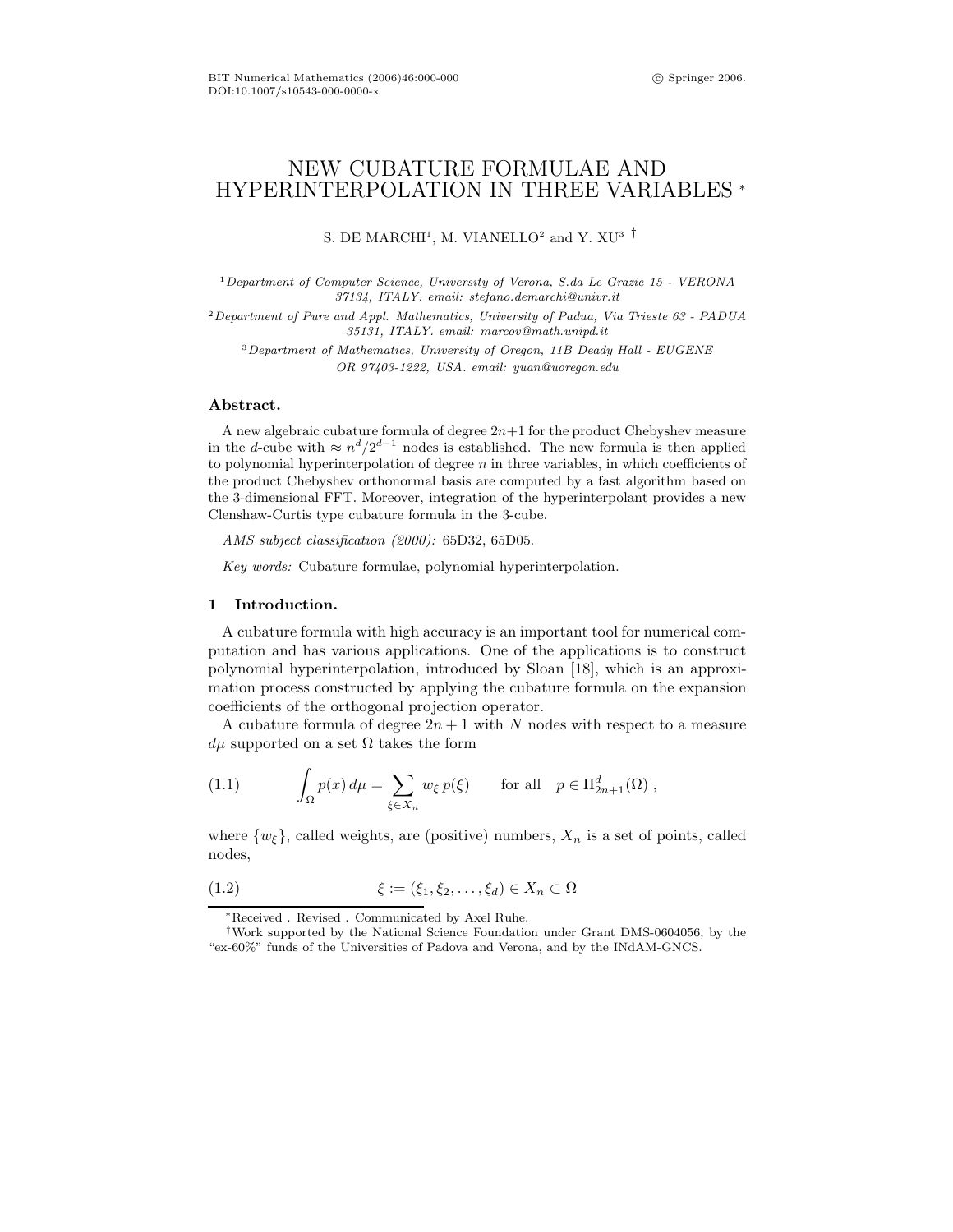with  $card(X_n) = N$ , and  $\Pi_m^d(\Omega)$  denotes the subspace of d-variate polynomials of total degree  $\leq m$  restricted to  $\Omega$ . For a cubature formula of degree  $2n+1$  to exist, it is necessary that

(1.3) 
$$
N := \text{card}(X_n) \ge \dim(\Pi_n^d(\Omega)) = {n+d \choose d} = \frac{n^d}{d!} (1 + o(1)).
$$

There are improved lower bounds of the same order in terms of  $n$ . A challenging problem is to construct cubature formulae with fewer nodes, that is, with the number of nodes N close to the lower bound.

In this paper we consider the case that the measure is given by the product Chebyshev weight function

(1.4) 
$$
d\mu = W_d(x) dx, \qquad W_d(x) := \frac{1}{\pi^d} \prod_{i=1}^d \frac{1}{\sqrt{1 - x_i^2}}
$$

on the cube  $\Omega := [-1, 1]^d$ . For  $d = 1$ , the Gaussian quadrature formula of degree  $2n+1$  needs merely  $N = n+1$  points. Our main result is a new family of cubature formulae that uses  $N \approx n^d/2^{d-1}$  nodes. For  $d=2$  these formulae are known to have minimal number of nodes. For  $d \geq 3$  they are still far from the lower bound, but they appear to be the best ones that are known at this moment. We refer to Section 2 for further discussions. We present numerical tests on these cubature formulae in three variables and also apply them to constructing polynomial hyperinterpolation operator in three variables.

For every function  $f \in C(\Omega)$  the  $\mu$ -orthogonal projection of f on  $\Pi_n^d(\Omega)$  is

(1.5) 
$$
\mathcal{S}_n f(x) = \sum_{|\alpha| \le n} a_\alpha p_\alpha(x), \qquad a_\alpha := \int_{\Omega} f(x) p_\alpha(x) d\mu,
$$

where  $x = (x_1, x_2, \ldots, x_d)$  is a d-dimensional point,  $\alpha$  is a d-index of length  $|\alpha|$ 

(1.6) 
$$
\alpha = (\alpha_1, \ldots, \alpha_d) \in \mathbb{N}_0^d, \qquad |\alpha| := \alpha_1 + \ldots + \alpha_d,
$$

and the set of polynomials  $\{p_{\alpha}, 0 \leq |\alpha| \leq n\}$  is any  $\mu$ -orthonormal basis of  $\Pi_n^d(\Omega)$  with  $p_\alpha$  of total degree |α| (concerning the theory of multivariate orthogonal polynomials, we refer the reader to the monograph [9]). Clearly,  $S_n p = p$ for every  $p \in \Pi_n^d(\Omega)$ . Given a cubature formula  $(1.1)$  of degree  $\leq 2n$ , we obtain from  $(1.5)$  the polynomial approximation of degree n by the *discretized expansion* coefficients  $\{c_{\alpha}\}\$ 

$$
(1.7) \t f(x) \approx \mathcal{L}_n f(x) := \sum_{|\alpha| \le n} c_{\alpha} p_{\alpha}(x) , \ c_{\alpha} := \sum_{\xi \in X_n} w_{\xi} f(\xi) p_{\alpha}(\xi) ,
$$

where  $c_{\alpha} = a_{\alpha}$  and thus  $\mathcal{L}_n p = \mathcal{S}_n p = p$  for every  $p \in \Pi_n^d(\Omega)$ . This is the hyperinterpolation operator. It satisfies the basic estimate: for every  $f \in C(\Omega)$ ,

(1.8) 
$$
||f - \mathcal{L}_n f||_{L^2_{d\mu}(\Omega)} \leq 2\sqrt{\mu(\Omega)} E_n(f) \to 0 , \quad n \to \infty ,
$$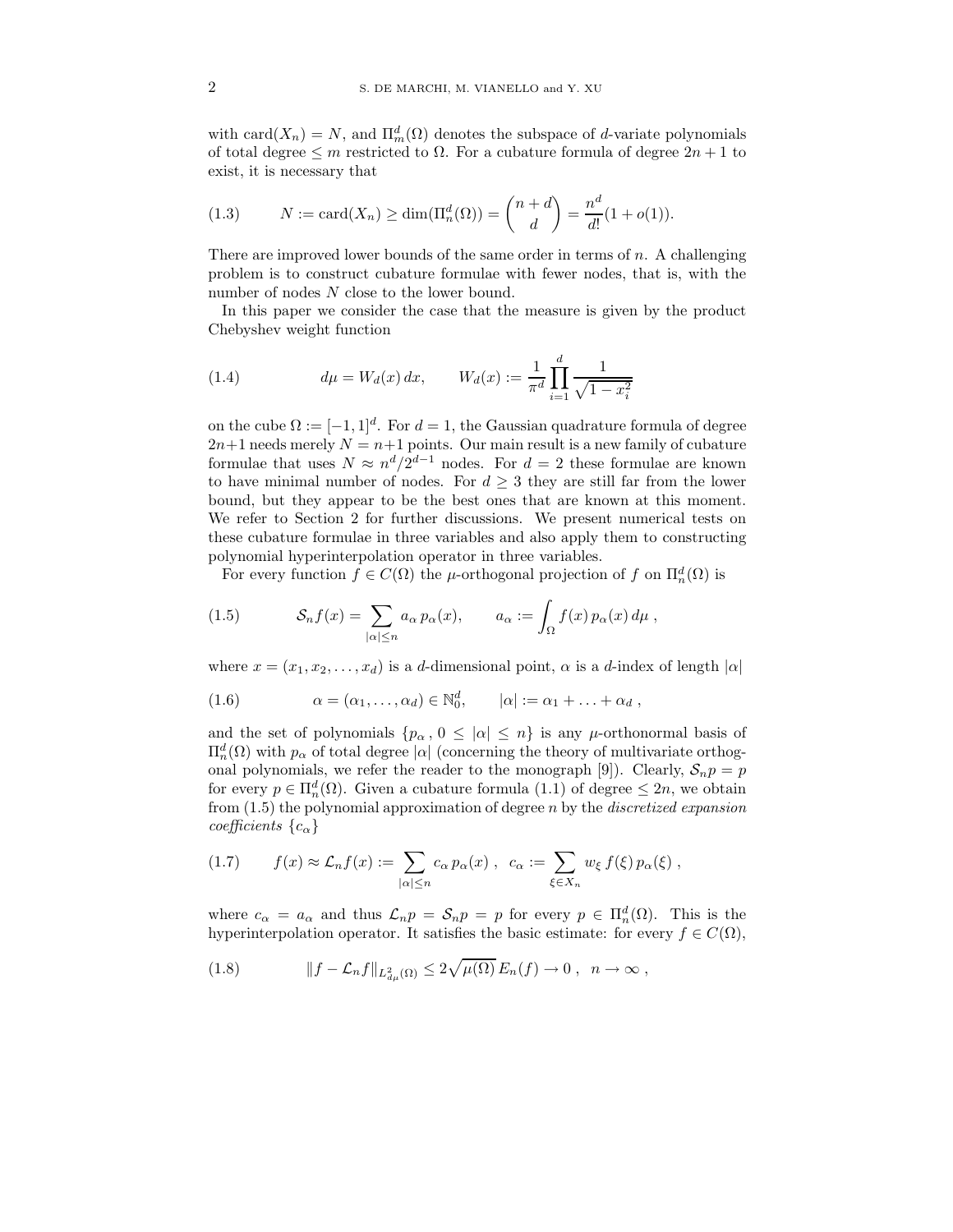where  $E_n(f) := \inf \{ ||f - p||_{\infty}, \ p \in \Pi_n^d(\Omega) \}$ , so that it converges in mean. The convergence rate can be estimated by a multivariate version of Jackson theorem (see, for example, [16]), which shows that  $E_n(f) = \mathcal{O}(n^{-p})$  for  $f \in C^p(\Omega)$ ,  $p \in \mathbb{R}^+$ . It becomes an effective approximation tool in the uniform norm when its operator norm (the so-called Lebesgue constant) grows slowly (cf.  $[17, 19, 11, 5]$ ). The hyperinterpolation has been used effectively in several cases: originally for the sphere  $[17, 19]$ , and more recently for the square  $[4, 5]$ , the disk  $[11]$ , and the cube [6]. We will use our new cubature formulae to construct a hyperinterpolation operator of three variables for the Chebyshev weight function on the cube. We show that the computation can be carried out efficiently using the 3 dimensional FFT and that the algorithm can be completely vectorized. We will also present numerical results on hyperinterpolation of several test functions.

The paper is organized as follows. In Section 2 we construct new cubature formulae and report results of numerical tests, where comparisons are made with tensor-product Gauss-Chebyshev formulae. Hyperinterpolation in three variables is considered in Section 3, where we show how to compute it effectively and report the results of numerical tests. Finally in Section 4, we obtain a new (nontensorial) Clenshaw-Curtis type formula in the cube by integrating the hyperinterpolant in Section 3 and show that it has a clear superiority over tensorial Clenshaw-Curtis and Gauss-Legendre cubature on nonentire test integrands, a phenomenon known for 1-dimensional and 2-dimensional Clenshaw-Curtis formulae (see [21, 20]).

# 2 Algebraic cubature for the d-dimensional Chebyshev measure.

We consider cubature formula for the product Chebyshev weight function (1.4), which is normalized so that its integral over  $\Omega = [-1, 1]^d$  is 1. For  $d = 1$ , we write  $w(x) = W_1(x)$ .

In what follows we use for conveninece the notation  $\Pi_n = \Pi_n^1([-1,1])$ . The Gaussian quadrature formula for  $w$  takes the form

(2.1) 
$$
\int_{-1}^{1} f(x)w(x)dx = \frac{1}{n}\sum_{k=1}^{n} f(\cos\frac{(2k-1)\pi}{2n}), \quad \forall f \in \Pi_{2n-1}.
$$

For  $d = 2$ , a cubature formula of degree  $2n - 1$  needs at least (cf. [14])

(2.2) 
$$
N^* = \dim(\Pi_{n-1}^2(\Omega)) + \left\lfloor \frac{n}{2} \right\rfloor = \frac{n(n+1)}{2} + \left\lfloor \frac{n}{2} \right\rfloor
$$

many nodes. Cubature formulae that attain this lower bound can be constructed for the product Chebyshev weight  $W_2(x)$  (see [15, 24] and the references therein) by studying common zeros of associated orthogonal polynomials. In [1], these cubature rules were derived by an elementary method which depends on a factorization of the Gauss-Lobatto quadrature into two sums, over even indices and odd indices, respectively. This factorization method was also used for  $d > 2$  in [1] and yields a cubature formula of degree  $2n-1$  for  $W_d$  with roughly  $n^d/2^{d/2}$ many nodes.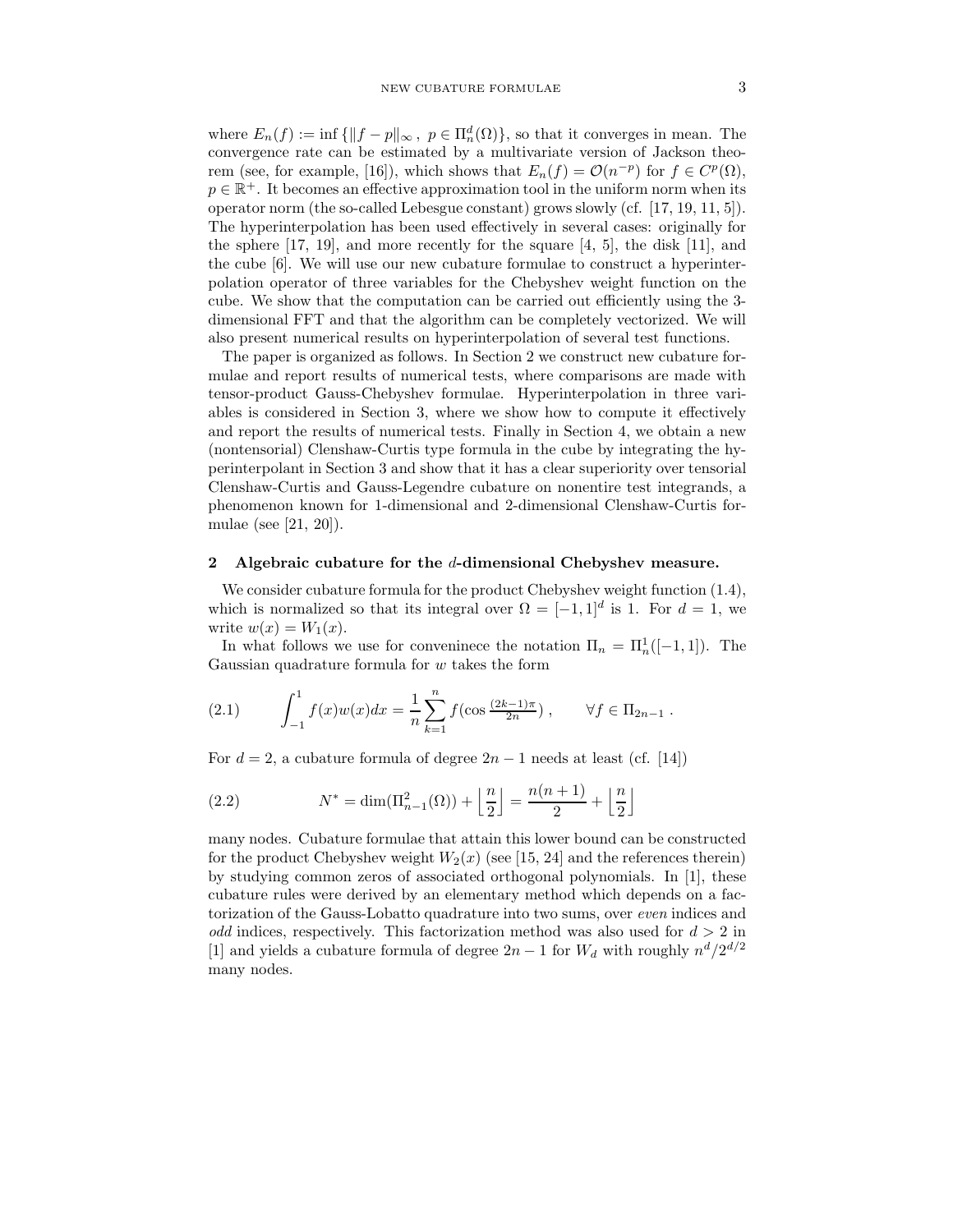A close inspection of the factorization method shows that it actually allows us to derive cubature formulae of degree  $2n-1$  for  $W_d$  with roughly  $2(n/2)^d$  nodes. This number of nodes is substantially less than  $n^d$  of the product cubature formula or  $n^d/2^{d/2}$  of the formulae in [1], although it is likely still far from optimal as seen from (1.3).

We start with the Gauss-Lobatto formula for  $w$  on  $[-1, 1]$ . It takes the form

$$
(2.3) \qquad \int_{-1}^{1} f(x)w(x)dx = \frac{1}{n} \left( \frac{1}{2}f(-1) + \sum_{j=1}^{n-1} f\left(\cos\frac{j\pi}{n}\right) + \frac{1}{2}f(1) \right) := I_n f,
$$

which again holds for all  $f \in \Pi_{2n-1}$ . We proceed to factor this rule into two terms. The factorization depends on whether  $n$  is even or  $n$  is odd. Define

(2.4) 
$$
I_n^E f := \frac{1}{n} \left( \frac{1}{2} f(-1) + \sum_{j=1}^{m-1} f \left( \cos \frac{2j\pi}{n} \right) + \frac{1}{2} f(1) \right)
$$

$$
I_n^O f := \frac{1}{n} \sum_{j=1}^m f \left( \cos \frac{(2j-1)\pi}{n} \right)
$$

and define

(2.5) 
$$
I_n^E f := \frac{1}{n} \left( \sum_{j=1}^{m-1} f \left( \cos \frac{2j\pi}{n} \right) + \frac{1}{2} f(1) \right)
$$

$$
n = 2m - 1:
$$

$$
I_n^O f := \frac{1}{n} \left( \frac{1}{2} f(-1) + \sum_{j=1}^{m-1} f \left( \cos \frac{(2j-1)\pi}{n} \right) \right),
$$

where we use the superscripts  $E$  and  $O$  to signify that the sum is taken over even indices or odd indices, respectively. Evidently, the quadrature (2.3) becomes

$$
\int_{-1}^{1} f(x)w(x)dx = I_n^E f + I_n^O f , \qquad \forall f \in \Pi_{2n-1} ,
$$

by definition.

The Chebyshev polynomials,  $T_n$ , are orthogonal with respect to w on  $[-1, 1]$ ,

$$
T_n(t) := \cos n\theta , \qquad t = \cos \theta .
$$

The following elementary lemma plays a key role in constructing cubature formulae on  $[-1, 1]^d$ .

LEMMA 2.1. For  $n \geq 0$  and  $k \in \mathbb{Z}$ ,

$$
I_n^E T_k = \begin{cases} 0, & k \neq 0 \mod n \\ \frac{1}{2}, & k = 0 \mod n \end{cases} \text{ and } I_n^O T_k = \begin{cases} 0, & k \neq 0 \mod n \\ \frac{1}{2}, & k = 0, 2n, 4n, \dots \\ -\frac{1}{2}, & k = n, 3n, \dots \end{cases}
$$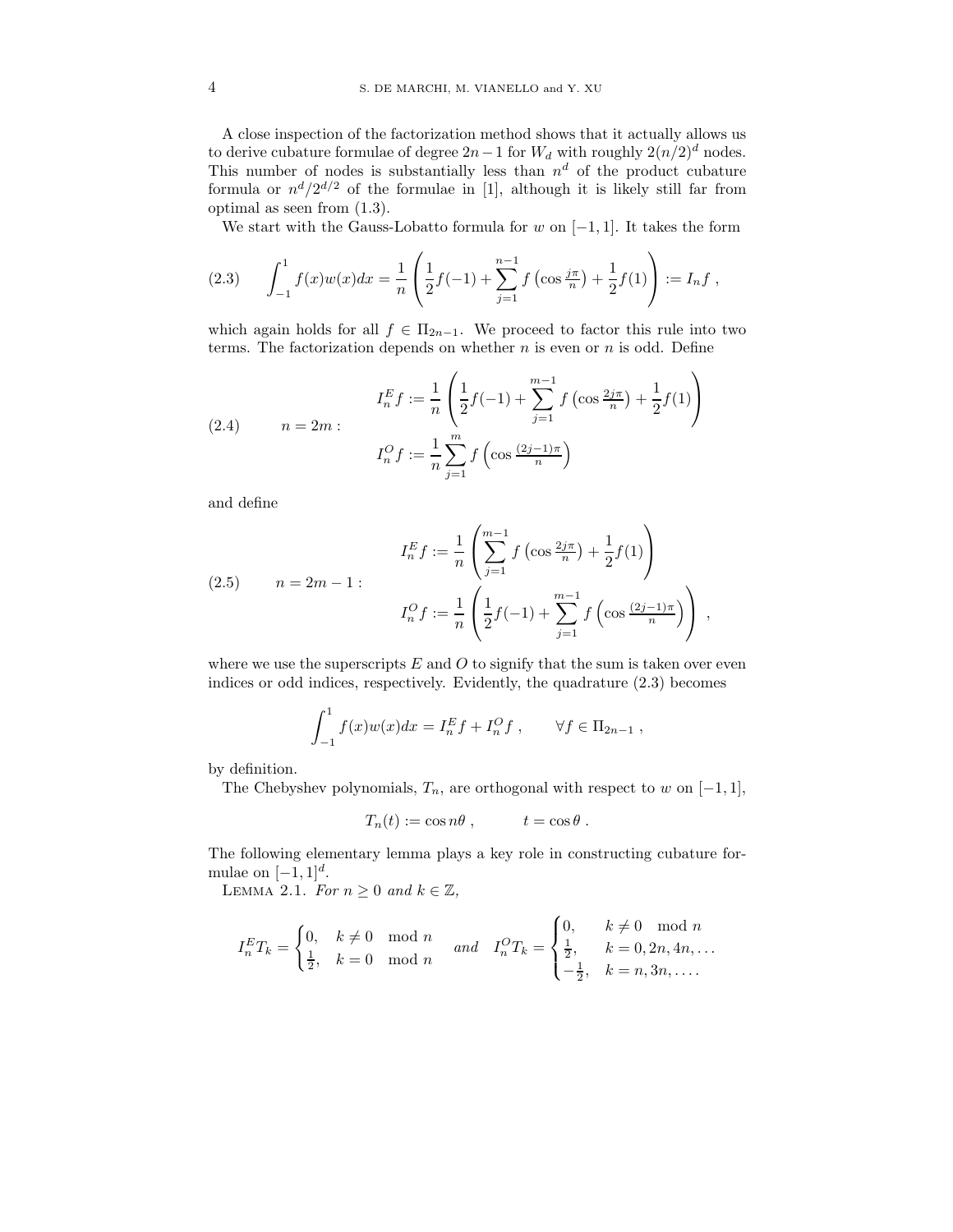Proof. The proof follows from elementary trigonometric identities. For example, for  $n = 2m$ , an elementary calculation shows that

$$
I_n^O T_k = \frac{1}{n} \sum_{j=1}^m \cos k \frac{(2j-1)\pi}{2m} = \frac{\sin k\pi}{4m \sin \frac{k\pi}{2m}} = \frac{\sin k\pi}{2n \sin \frac{k\pi}{n}}
$$

from which  $I_n^O T_k = 0$  for  $k \neq 0 \mod n$  follows immediately. The case when k is a multiple of  $n$  follows from the first equal sign of the above equation without summing it up. Similarly,

$$
I_n^E T_k = \frac{1}{n} \left( \frac{1}{2} \cos k\pi + \sum_{j=1}^{m-1} \cos k \frac{j\pi}{m} + \frac{1}{2} \right) = \frac{\sin k\pi \cos \frac{k\pi}{n}}{2n \sin \frac{k\pi}{n}}
$$

from which the stated result follows. The proof for  $n = 2m - 1$  is similar and is omitted for brevity. q.e.d.

Let  $\sigma \in \{E, O\}^d$ , that is,

$$
\sigma = (\sigma_1, \dots, \sigma_d) \text{ with } \sigma_i = E \text{ or } \sigma_i = O.
$$

For a function  $f : \mathbb{R}^d \mapsto \mathbb{R}$ , we define the sum

$$
I_n^{\sigma_1} \cdot \cdot \cdot I_n^{\sigma_d} f
$$

as a d-fold multiple sum in which  $I^{\sigma_k}$  is applied to the k-th variable of f. Let us define

(2.6) 
$$
\bar{\sigma}_i = \begin{cases} E & \sigma_i = O \\ O & \sigma_i = E \end{cases}
$$

For each  $\sigma \in \{E, O\}^d$ , we then define

$$
I_{n,d}^{\sigma}f := I_n^{\sigma_1} \dots I_n^{\sigma_d}f + I_n^{\bar{\sigma}_1} \dots I_n^{\bar{\sigma}_d}f.
$$

Since the sum introduces a symmetry among  $\sigma \in \{E, O\}^d$ , there are  $2^{d-1}$  distinct  $I_{n,d}^{\sigma}f$  sums.

THEOREM 2.2. For  $d \geq 1$  and each  $\sigma \in \{E, O\}^d$ , the cubature formula

(2.7) 
$$
\int_{[-1,1]^d} f(x)W_d(x)dx = 2^{d-1}I_{n,d}^{\sigma}f
$$

is exact for  $f \in \Pi_{2n-1}^d(\Omega)$  and its number of nodes, N, satisfies

$$
N = 2\left(\left\lfloor \frac{n}{2} \right\rfloor\right)^d \left(1 + o(n^{-1})\right).
$$

,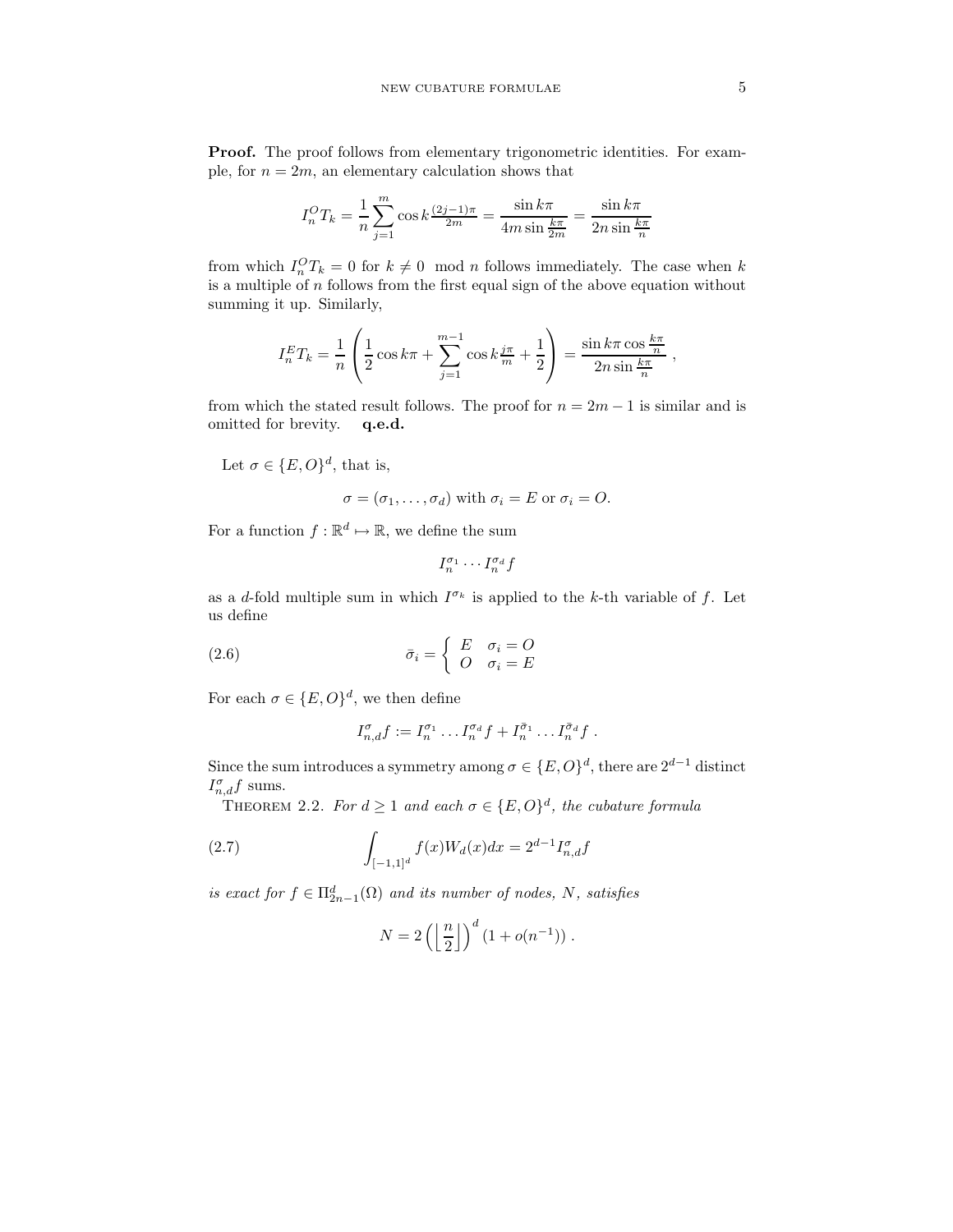**Proof.** For  $k = (k_1, ..., k_d) \in \mathbb{N}_0^d$  let  $T_k(x) := T_{k_1}(x_1) \cdots T_{k_d}(x_d)$ , which is a polynomial of total degree  $|k| := k_1 + \cdots + k_d$ . It is well known that  $\{T_k : |k| \leq n\}$ is an orthogonal basis of  $\Pi_n^d(\Omega)$  (cf. [9]). Thus, it suffices to establish (2.7) for  $f \in \{T_k : |k| \leq 2n-1\}$ . In this case we have

$$
\int_{[-1,1]^d} T_k(x)W_d(x)dx = 2^{d-1} \left[ I_n^{\sigma_1} T_{k_1} \cdots I_n^{\sigma_d} T_{k_d} + I_n^{\bar{\sigma}_1} T_{k_1} \cdots I_n^{\bar{\sigma}_d} T_{k_d} \right] .
$$

Since  $T_{(0,\ldots,0)}(x) \equiv 1$ , we can write

$$
\int_{[-1,1]^d} T_k(x)W_d(x)dx = \int_{[-1,1]^d} T_k(x)T_{(0,...,0)}(x)W_d(x)dx = \delta_{k,(0,...,0)},
$$

where the last equality is due to the orthogonality of  $\{T_k\}$ . From the definition of  $I_n^E$  and  $I_n^O$ , it is evident that  $I_n^E 1 = I_n^O 1 = 1/2$ . Hence, for  $k = (0, \ldots, 0)$ , the right hand side is equal to  $2^{d-1}(2^{-d}+2^{-d})=1$ , verifying the equation for  $k = (0, \ldots, 0).$ 

Assume now  $0 < |k| \leq 2n - 1$ . If one of  $k_i \neq 0 \mod n$ , then  $I_{n,d}^{\sigma} T_k = 0$ by Lemma 2.1. We are left with the case that  $k_i = 0 \mod n$  for all i. Since  $|k| \leq 2n-1$ , there can be at most one  $k_i = n$ . Furthermore,  $|k| > 0$  shows that there is exactly one  $k_i = n$ . Thus the right hand side becomes  $I_n^{\sigma_i}T_n + I_n^{\bar{\sigma}_i}T_n =$  $I_n^ET_n + I_n^OT_n$ , which is zero as  $I_n^ET_n = 1/2$  and  $I_n^OT_n = -1/2$  according to the Lemma 2.1. The last claim of the statement follows by the observation that each term in formulas (2.4) and (2.5) uses  $\left\lfloor \frac{n}{2} \right\rfloor + \mathcal{O}(1)$  points. **q.e.d.** 

For the case of  $d = 2$ , Theorem 2.2 contains two distinct cubature formulae for  $\sigma = (E, E), (E, O)$ , respectively, whose number of nodes are either equal to  $N^*$  in (2.2) or  $N^* + 1$ , those are the ones that have appeared in [15, 24], and later in [1], as mentioned earlier. For  $d = 3$ , there are 4 distinct formulae for  $\sigma = (E, E, E), (E, E, O), (E, O, E), (O, E, E),$  respectively. For  $n = 2m$ , the number of nodes is

$$
N = \frac{(n+1)^3 + (n+1)}{4}
$$

for  $\sigma = (E, E, E)$  and

$$
N = \frac{(n+1)^3 - (n+1)}{4}
$$

for  $\sigma = (E, E, O), (E, O, E), (O, E, E),$  respectively.

In order to demonstrate the effectiveness of the new cubature formula, we present in Figures 1-2 numerical results of (2.7) with  $\sigma = (E, E, E)$  on the integrals of six text functions with respect to the product Chebyshev measure on the 3-cube. The first three functions are analytic entire (a polynomial, an exponential and a gaussian), whereas the other three are less smooth: one analytic but not entire (a 3-dimensional version of the Runge test function), one  $C^{\infty}$  nonanalytic, and one  $C<sup>2</sup>$ . These functions are analogues of test functions for algebraic cubature in dimension 1 and 2, see [21, 20]. We compare them with two natural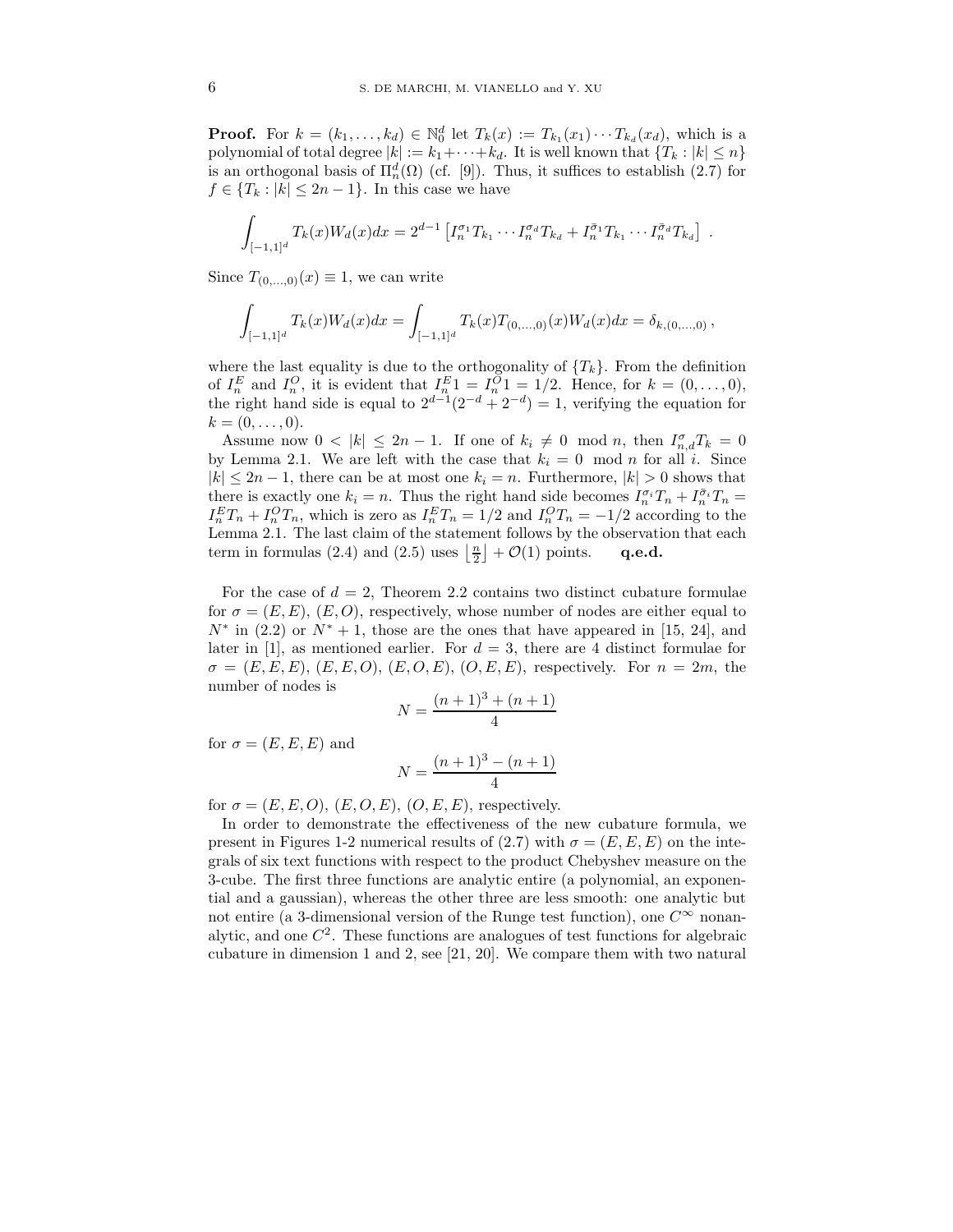choices for cubature on a tensor product domain: the tensor-product Gauss-Chebyshev and Gauss-Chebyshev-Lobatto formulae. The results, obtained with Matlab (cf. [10]), demonstrate the superiority of the new formula in all cases, especially for the less smooth functions, in terms of number of function evaluations. It should be pointed out that, however, the superiority for the less smooth functions arises for *even n* (a sort of parity phenomenon). Other numerical tests (not reported for brevity) have shown that the cubature formula has the same behavior for  $\sigma = (E, E, O), (E, O, E), (O, E, E).$ 

#### 3 Implementing hyperinterpolation in the 3-cube.

A natural question associated with cubature formulae is polynomial interpolation. Let  $X_{n-1}$  denote the set of the nodes of the cubature formula (2.7). The interpolation problem looks for a polynomial subspace,  $S$ , of the lowest degree such that

$$
P(x) = f(x), \qquad x \in X_{n-1}, \quad \forall f \in C(\mathbb{R}^d)
$$

has a unique solution in S. In the case of  $d = 2$ , this problem is completely solved in [24], where S is a subspace of  $\Pi_n^2(\Omega)$  which includes  $\Pi_{n-1}^2(\Omega)$ , and compact formulae of the fundamental interpolation polynomials are also given there. For  $d > 2$ , however, the problem is much harder, since the number of nodes of our cubature is far from  $\dim(\Pi_n^d(\Omega))$ . For example, if  $d = 3$ , then  $\dim(\Pi_{n-1}^d(\Omega)) = n(n+1)(n+2)/6 \approx n^3/6$ , whereas our cubature requires  $\approx n^3/4$  nodes. The problem essentially comes down to study the polynomial ideal that has  $X_{n-1}$  as its variety (see [25]).

A simpler approach to polynomial approximation via these new nodes is given by hyperinterpolation, as described in the Introduction. We now use cubature formula (2.7) to construct hyperinterpolation as in (1.7) for the 3-cube  $\Omega =$  $[-1, 1]^3$ . In this case,  $\{p_\alpha\}$  is the product Chebyshev orthonormal basis (cf. [9]), i.e.

(3.1) 
$$
p_{\alpha}(x) = \hat{T}_{\alpha_1}(x_1)\hat{T}_{\alpha_2}(x_2)\hat{T}_{\alpha_3}(x_3) ,
$$

where  $\hat{T}_k(\cdot) = \sqrt{2} \cos(k \arccos(\cdot)), k > 0$  and  $\hat{T}_0(\cdot) = 1$ . Moreover, let

$$
C_n = \left\{ \cos \frac{k\pi}{n}, \ k = 0, ..., n \right\}
$$

be the set of  $n+1$  Chebyshev-Lobatto points, and  $C_n^E$ ,  $C_n^O$  its restriction to even and odd indices, respectively. Then,

$$
(3.2) \qquad X_n = \left( C_{n+1}^{\sigma_1} \times C_{n+1}^{\sigma_2} \times C_{n+1}^{\sigma_3} \right) \cup \left( C_{n+1}^{\bar{\sigma}_1} \times C_{n+1}^{\bar{\sigma}_2} \times C_{n+1}^{\bar{\sigma}_3} \right),
$$

with  $(\sigma_1, \sigma_2, \sigma_3) \in \{E, O\}^3$ , see (2.6). The weights of the cubature formula (2.7) for  $\xi \in X_n$ , are

(3.3) 
$$
w_{\xi} = \frac{4}{(n+1)^3} \cdot \begin{cases} 1 & \text{if } \xi \text{ is an interior point} \\ 1/2 & \text{if } \xi \text{ is a face point} \\ 1/4 & \text{if } \xi \text{ is an edge point} \\ 1/8 & \text{if } \xi \text{ is a vertex point} \end{cases}
$$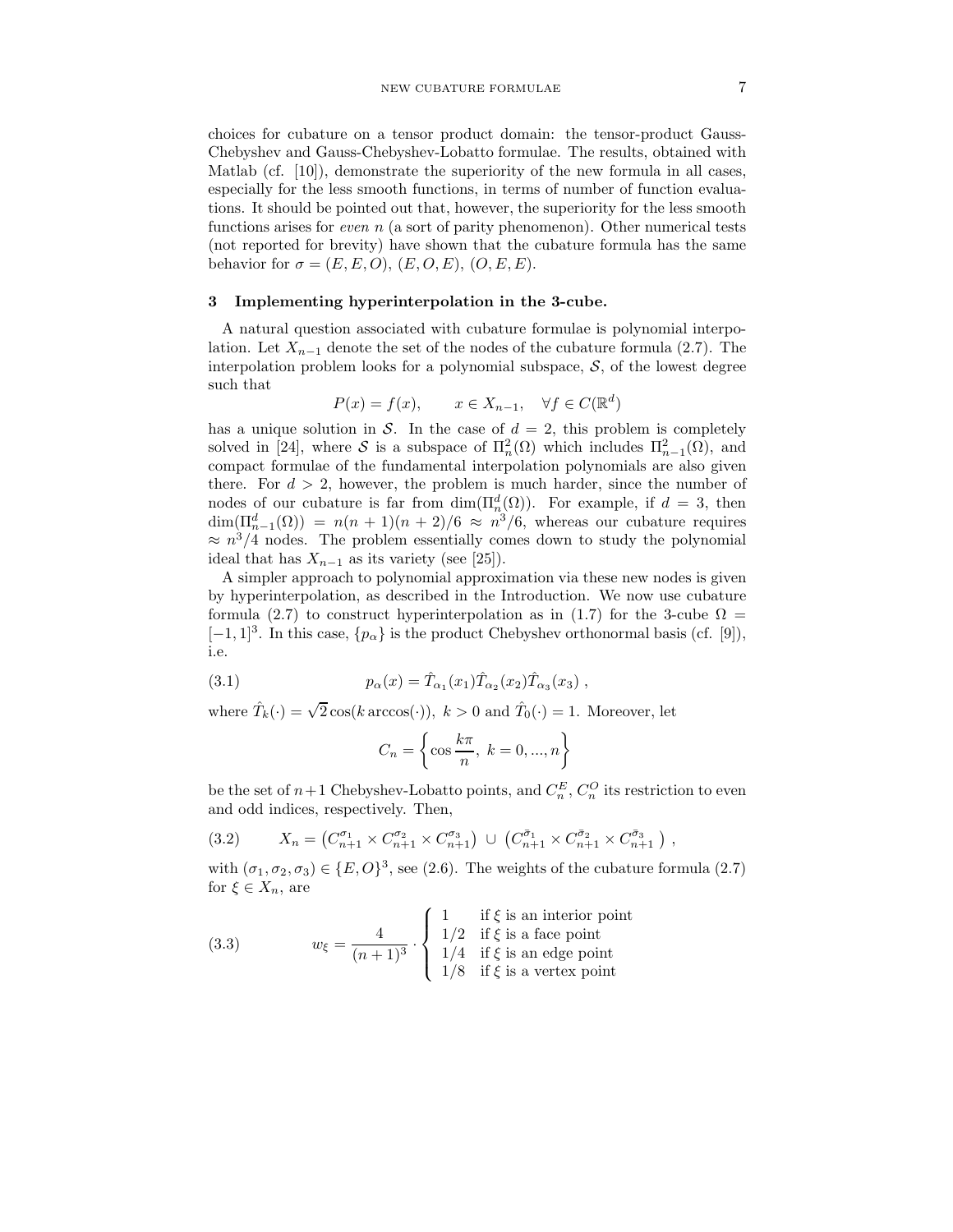Note that, since

$$
\dim(\Pi_n^3(\Omega)) = (n+1)(n+2)(n+3)/6 < N = \text{card}(X_n) \approx n^3/4,
$$

the polynomial  $\mathcal{L}_n f$  in (1.7) is not interpolant.

Now, defining

(3.4) 
$$
F(\xi) = F(\xi_1, \xi_2, \xi_3) = \begin{cases} w_{\xi} f(\xi) & \xi \in X_n \\ 0 & \xi \in (C_{n+1} \times C_{n+1} \times C_{n+1}) \setminus X_n \end{cases}
$$

we can write

$$
c_{\alpha} = \sum_{\xi \in X_n} w_{\xi} f(\xi) p_{\alpha}(\xi)
$$
  
= 
$$
\sum_{\xi_1 \in C_{n+1}} \left( \sum_{\xi_2 \in C_{n+1}} \left( \sum_{\xi_3 \in C_{n+1}} F(\xi_1, \xi_2, \xi_3) \hat{T}_{\alpha_1}(\xi_1) \right) \hat{T}_{\alpha_2}(\xi_2) \right) \hat{T}_{\alpha_3}(\xi_3)
$$
  
= 
$$
\beta_{\alpha} \sum_{i=0}^{n+1} \left( \sum_{j=0}^{n+1} \left( \sum_{k=0}^{n+1} F_{ijk} \cos \frac{k\alpha_1 \pi}{n+1} \right) \cos \frac{j\alpha_2 \pi}{n+1} \right) \cos \frac{i\alpha_3 \pi}{n+1},
$$

where  $\alpha = (\alpha_1, \alpha_2, \alpha_3) \in \{0, 1, ..., n\}^3$  and

(3.5) 
$$
\beta_{\alpha} = \prod_{s=1}^{3} \beta_{\alpha_s} , \quad \beta_{\alpha_s} = \begin{cases} \sqrt{2} & \alpha_s > 0 \\ 1 & \alpha_s = 0 \end{cases} , s = 1, 2, 3.
$$

This shows that the 3-dimensional coefficients array  ${c_{\alpha}}$  is a scaled Discrete Cosine Tranform of the 3-dimensional array

(3.6) 
$$
F_{ijk} = F\left(\cos\frac{i\pi}{n+1}, \cos\frac{j\pi}{n+1}, \cos\frac{k\pi}{n+1}\right), \ 0 \le i, j, k \le n+1,
$$

where we eventually pick up only the  $(n+1)(n+2)(n+3)/6 \approx n^3/6$  hyperinterpolation coefficients corresponding to  $|\alpha| = \alpha_1 + \alpha_2 + \alpha_3 \leq n$ .

A fast implementation of hyperinterpolation is now feasible (for example in Matlab), via the FFT. Indeed, we have written a Matlab code (see [8]), completely vectorized by several implementation tricks, whose kernel can be summarized as follows:

# Algorithm: Fast total degree hyperinterpolation in the 3-cube

- (i) construct the hyperinterpolation point set  $X_n$  as union of the two subgrids in (3.2);
- $(ii)$  compute the cubature weights in  $(3.3);$
- (*iii*) compute the 3-dimensional array  ${F_{ijk}}$  at the complete grid  $C_{n+1} \times C_{n+1} \times$  $C_{n+1}$  by (3.4) (notice that f is evaluated only at  $X_n$ );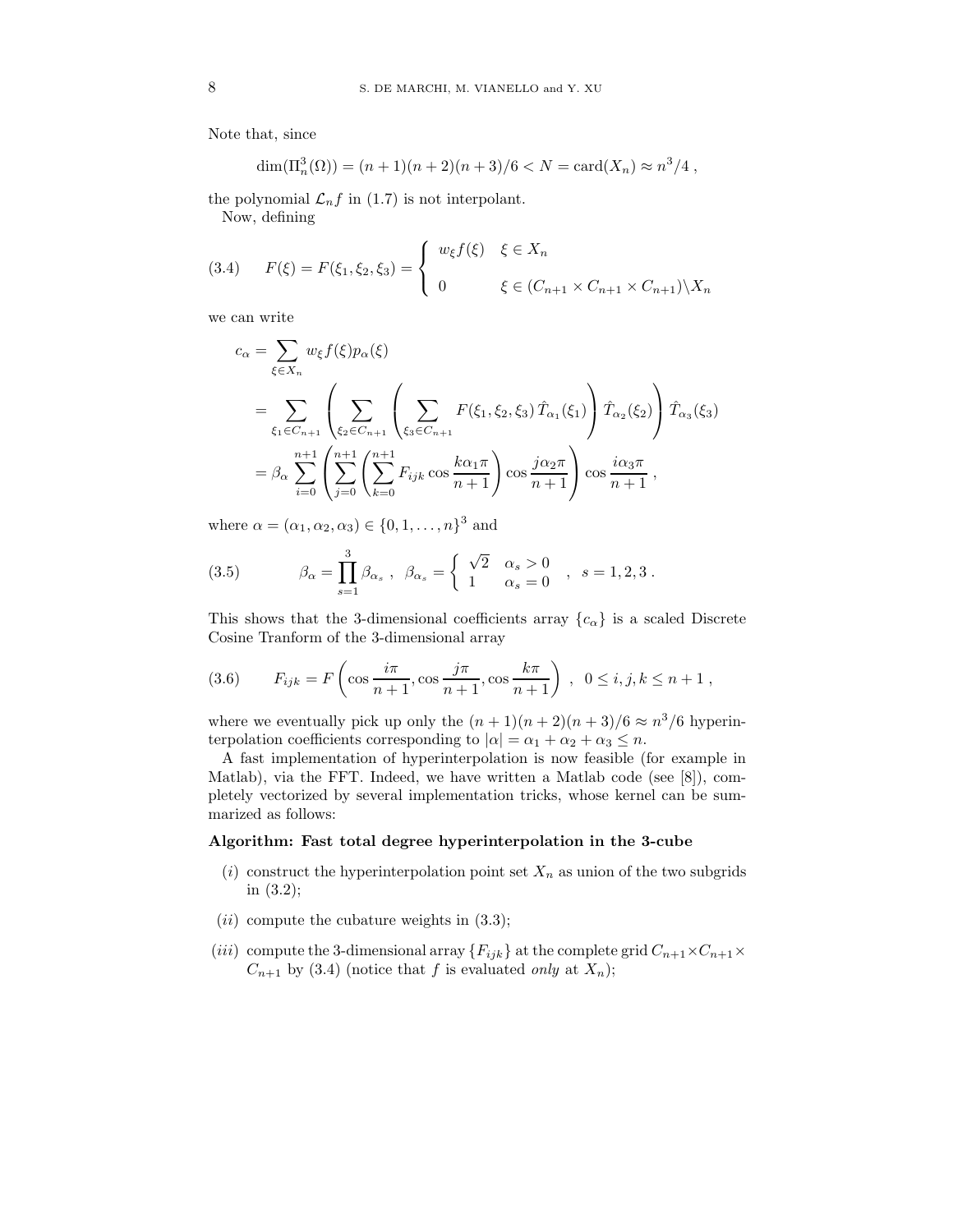- (iv) compute the 3-dimensional array of coefficients  ${c_{\alpha}}$  by three nested applications of the 1-dimensional Real( $FFT(\cdot)$ ) operator;
- (v) select the coefficients  ${c_{\alpha}}$  corresponding to the triples  $\alpha = (\alpha_1, \alpha_2, \alpha_3)$ such that  $|\alpha| = \alpha_1 + \alpha_2 + \alpha_3 \leq n$ .

We recall that there is a simple way to approximate a function in the 3-cube by tensor-product of polynomials of degree  $n$ , that is, by a tensor-product discrete Chebyshev series (ultimately a tensor-product hyperinterpolant). Such an approximation uses  $(n+1)^3$  function evaluations, and  $(n+1)^3$  coefficients. In contrast, let us stress again the following facts on our total-degree hyperinterpolation of degree  $n$  in the 3-cube:

## Remarks

- the number of hyperinterpolation nodes, or function evaluations, is equal to card $(X_n) \approx n^3/4;$
- the number of hyperinterpolation coefficients is  $\dim(\Pi_n^3(\Omega)) \approx n^3/6$ .

In order to compare the performances of total-degree and tensor-product hyperinterpolation in the 3-cube, we show, in figures 3.1-3.2, the hyperinterpolation errors versus the number of nodes (i.e., of function evaluations) on the six test functions already used in Section 2, and we choose again  $(\sigma_1, \sigma_2, \sigma_3) = (E, E, E)$ , see (3.2). The errors are relative to the maximum deviation of the function from its mean and are computed on a uniform control grid. Since the computation of the coefficients via the FFT has roughly the same cost for both kinds of hyperinterpolation, in terms of both CPU time and storage, we have chosen the number of function evaluations as a measure of computational cost for the construction, and the number of coefficients as a measure of the compression capability of the algorithms.

The situation here is in some sense opposite to that of Figures 2.1-2.2. Indeed, total-degree appears superior to tensor-product hyperinterpolation on the smoothest functions, but not on the less smooth ones. As it is natural from the observation above, the behavior of total-degree hyperinterpolation in terms of number of coefficients is better than that in terms of number of nodes (function evaluations).

#### 4 A Clenshaw-Curtis-like formula for the cube.

In the recent paper [20], pursuing an idea already present in [18], it has been shown how hyperinterpolation allows us to construct new cubature formulae. Given  $h \in L^2_{d\mu}(\Omega)$  and  $f \in C(\Omega)$ , we can approximate the integral of  $hf$  in  $d\mu$ as

(4.1) 
$$
\int_{\Omega} h(x) f(x) d\mu \approx \int_{\Omega} h(x) \mathcal{L}_n f(x) d\mu
$$

$$
= \sum_{|\alpha| \le n} c_{\alpha} m_{\alpha} = \sum_{\xi \in X_n} \lambda_{\xi} f(\xi) ,
$$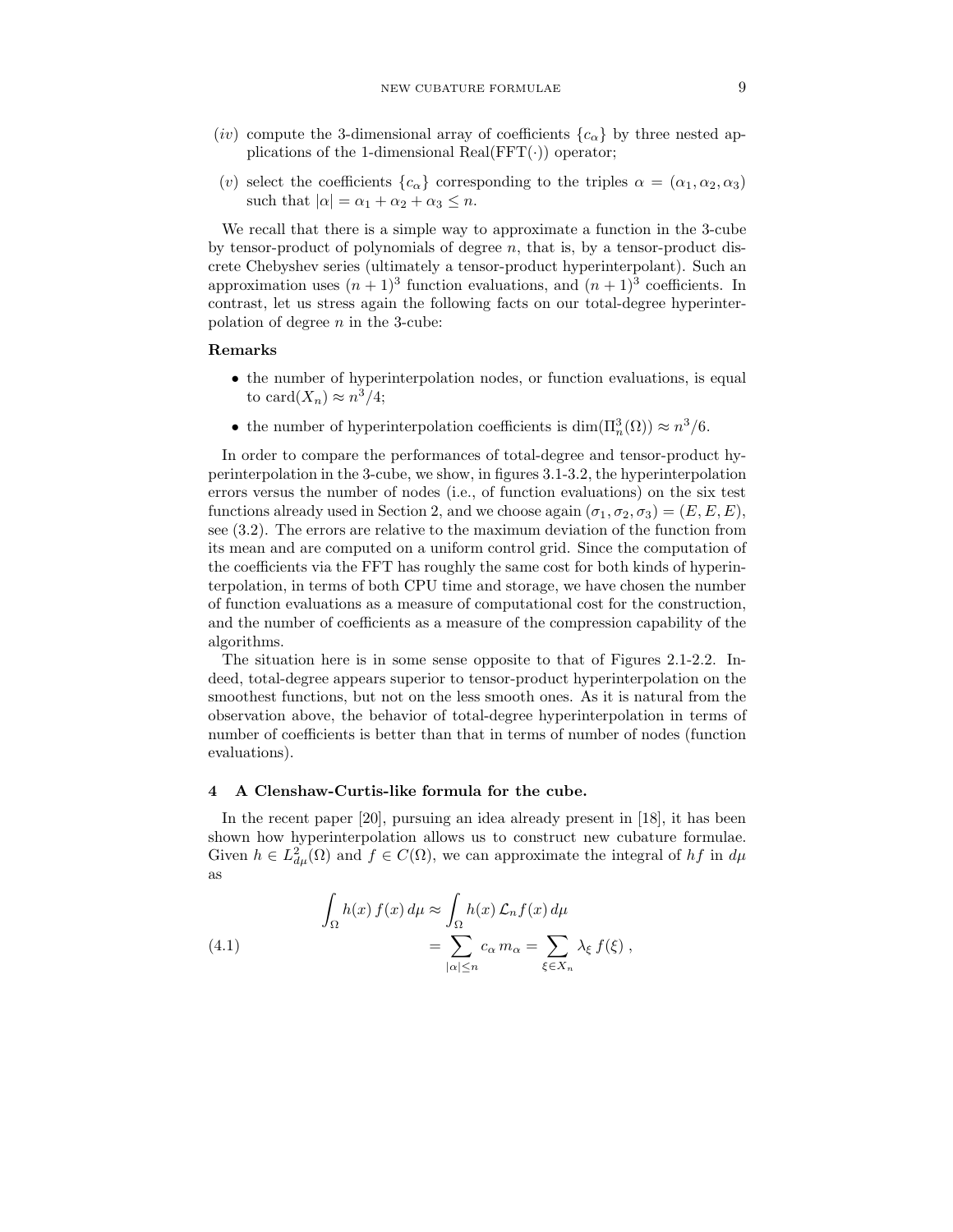where the generalized "orthogonal moments"  ${m_\alpha}$  and the cubature weights  $\{\lambda_{\xi}\}\)$  are defined by

(4.2) 
$$
m_{\alpha} := \int_{\Omega} h(x) p_{\alpha}(x) d\mu , \quad \lambda_{\xi} := w_{\xi} \sum_{|\alpha| \leq n} p_{\alpha}(\xi) m_{\alpha} .
$$

Observe that the cubature formula (4.1) is *exact* for every  $f \in \Pi_n^d(\Omega)$ , and that  ${m<sub>\alpha</sub>}$  are just Fourier coefficients of h with respect to the  $\mu$ -orthonormal basis  $\{p_{\alpha}\}.$ 

Concerning stability and convergence of such cubature formulae, the following result has been proved in [20]:

Theorem 4.1. Let all the assumptions for the construction of the cubature formula (4.1) be satisfied, and in particular let  $h \in L^2_{d\mu}(\Omega)$ . Then the sum of the absolute values of the cubature weights has a finite limit

(4.3) 
$$
\lim_{n \to \infty} \sum_{\xi \in X_n} |\lambda_{\xi}| = \int_{\Omega} |h(x)| d\mu.
$$

Notice that (4.3) ensures that the sum of absolute values of the weights is bounded, and thus by recalling that  $\mathcal{L}_n$  is a projection operator on  $\Pi_n^d(\Omega)$  we obtain the Polya-Steklov type (cf. [12]) convergence estimate (4.4)

$$
\left| \int_{\Omega} h(x) f(x) d\mu - \sum_{\xi \in X_n} \lambda_{\xi} f(\xi) \right| \leq \left( \int_{\Omega} |h(x)| d\mu + \sup_{n} \sum_{\xi \in X_n} |\lambda_{\xi}| \right) E_n(f) ,
$$

where  $E_n(f)$  denotes the error of the best polynomial approximation of degree n to f in the uniform norm.

Now, applying  $(4.1)-(4.2)$  in the case

(4.5) 
$$
d\mu = w(x) dx, \ \ w \in L^1_{dx}(\Omega), \ \ \text{with} \ \ h = \frac{1}{w} \in L^1_{dx}(\Omega) ,
$$

(since then  $h^2 = 1/w^2 \in L^1_{d\mu}(\Omega)$ ) we obtain, via hyperinterpolation, a cubature formula for the standard Lebesgue measure from an algebraic cubature formula for another measure (absolutely continuos with respect to the former). The specialization of this approach to the 1-dimensional Chebyshev measure gives ultimately the popular Clenshaw-Curtis quadrature formula [7]. An extension to dimension 2 has been studied in [20]. Here we apply the method in dimension 3, obtaining a new nontensorial Clenshaw-Curtis-like cubature formula in the 3-cube.

For the computation of the weights  $\{\lambda_{\xi}\}\)$ , we can use now a similar approach to the one used for the computation of the coefficients  ${c_{\alpha}}$ , resorting again to a Discrete Cosine Transform, where the roles of the points  $\xi$  and of the 3-indexes  $\alpha$  are interchanged. Our algorithm below is in line with the one for computing weights for 1-dimensional Clenshaw-Curtis rules given by J. Waldvögel in  $[22]$ .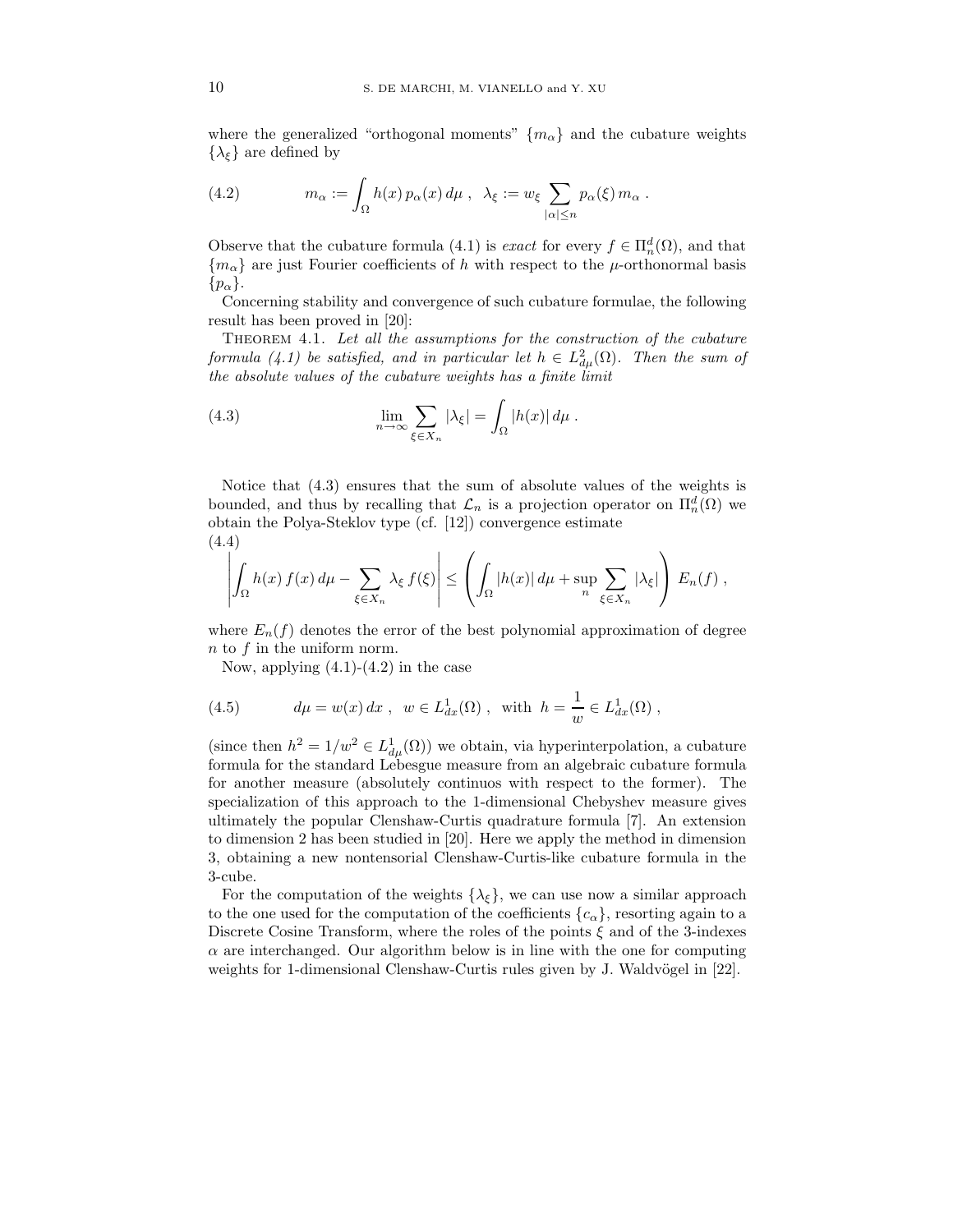First, observe that the orthogonal moments  $\{m_{\alpha}\}\$ are simply

(4.6) 
$$
m_{\alpha} = m_{\alpha_1} m_{\alpha_2} m_{\alpha_3} , \ \ m_{\alpha_j} = \int_{-1}^1 \hat{T}_{\alpha_j}(t) dt .
$$

Now, defining

(4.7) 
$$
\mu(\alpha) = \mu(\alpha_1, \alpha_2, \alpha_3) = \begin{cases} m_{\alpha} & |\alpha| \le n \\ 0 & \alpha \in \{0, 1, \dots, n\}^3 \setminus \{\alpha : |\alpha| \le n\} \end{cases}
$$

we can write

$$
\lambda_{\xi} = w_{\xi} \sum_{|\alpha| \le n} \hat{T}_{\alpha_1}(\xi_1) \hat{T}_{\alpha_2}(\xi_2) \hat{T}_{\alpha_3}(\xi_3) m_{\alpha}
$$
  
= 
$$
w_{\xi} \sum_{\alpha_3=0}^n \left( \sum_{\alpha_2=0}^n \left( \sum_{\alpha_1=0}^n \mu_{\alpha} \hat{T}_{\alpha_1}(\xi_1) \right) \hat{T}_{\alpha_2}(\xi_2) \right) \hat{T}_{\alpha_3}(\xi_3)
$$
  
= 
$$
w_{\xi} G_{ijk},
$$

where

$$
G_{ijk} = \sum_{\alpha_3=0}^n \left( \sum_{\alpha_2=0}^n \left( \sum_{\alpha_1=0}^n \mu_\alpha \beta_{\alpha_1} \cos \frac{k \alpha_1 \pi}{n+1} \right) \beta_{\alpha_2} \cos \frac{j \alpha_2 \pi}{n+1} \right) \beta_{\alpha_3} \cos \frac{i \alpha_3 \pi}{n+1},
$$

cf. (3.5) for the definition of  $\beta_{\alpha}$ , and the triples  $(i, j, k) \in \{0, 1, \ldots, n+1\}^3$  are such that

$$
\xi = \left(\cos\frac{i\pi}{n+1}, \cos\frac{j\pi}{n+1}, \cos\frac{k\pi}{n+1}\right) \in X_n ,
$$

cf. (3.2).

This shows, that the 3-dimensional weights array  $\{\lambda_{\xi}\}\$ is a scaled Discrete Cosine Transform of the 3-dimensional array  $\{\beta_{\alpha}\mu_{\alpha}\}\,$ , where we eventually pick only up the card $(X_n) \approx n^3/4$  cubature weights corresponding to the points in  $X_n$ . A fast implementation of the corresponding Clenshaw-Curtis-like formula in the cube is now feasible (for example in Matlab), again via the FFT, just mimicking the Algorithm for total degree hyperinterpolation in Section 3.

In Figures 4.1-4.2 we display the relative errors of such a formula for  $(\sigma_1, \sigma_2, \sigma_3)$  =  $(E, E, E)$  (cf.  $(3.2)$ ) on the six test functions already used above, compared with those of the tensor-product Clenshaw-Curtis, Gauss-Legendre, and Gauss-Legendre-Lobatto formulae. The numerical results have been obtained with Matlab, using [10] for the Gaussian formulae and [23] for the tensor-product Clenshaw-Curtis formula.

In particular, we see that with the entire test functions nontensorial Clenshaw-Curtis cubature is more accurate than the tensor-product version, but less accurate than the other two tensor-product formulae. On the other hand, in the less smooth cases the nontensorial Clenshaw-Curtis formula is better than all the other three, especially for *odd* hyperinterpolation degrees  $n$ , which correspond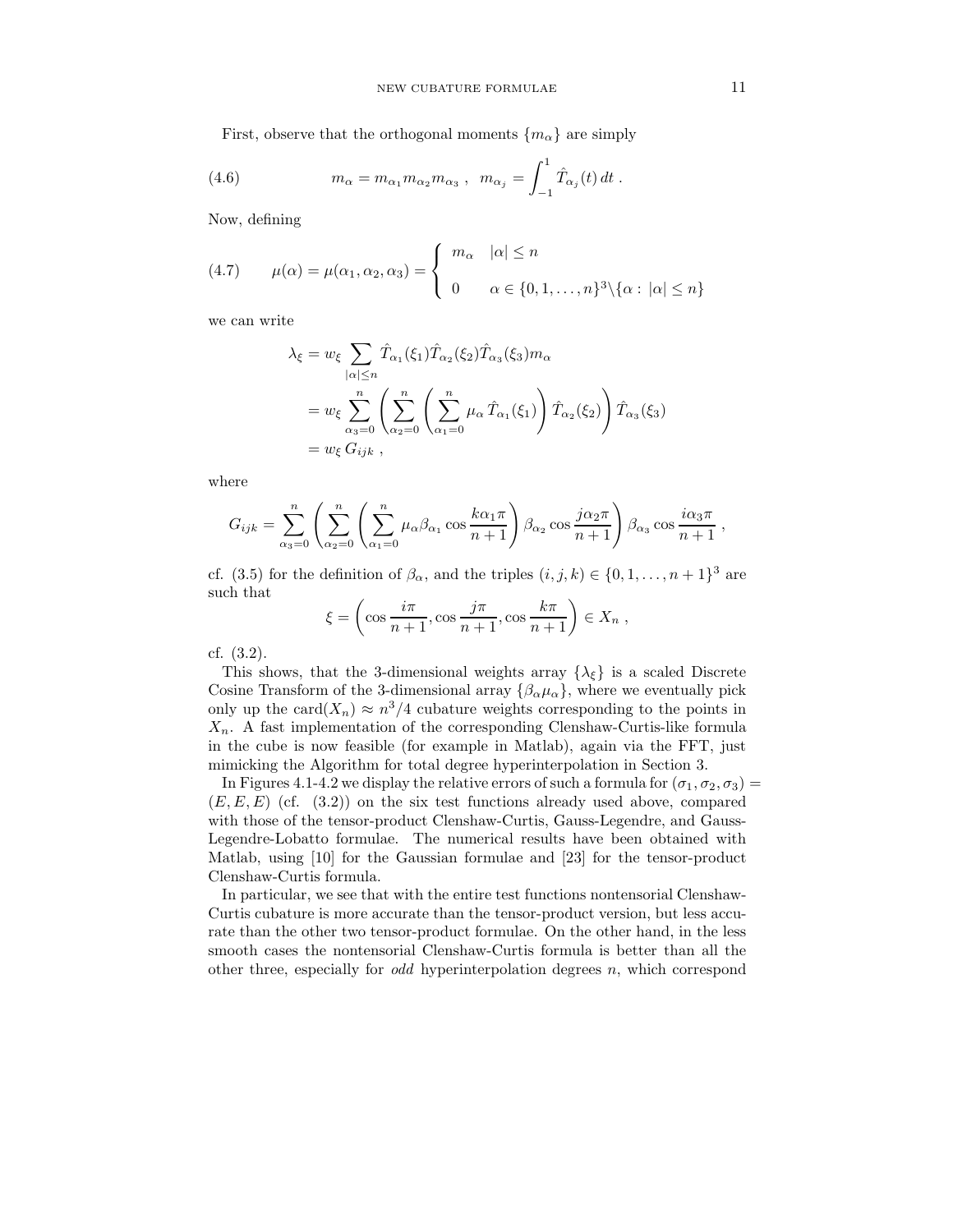to use  $n+1$  even in (2.7) (again a sort of parity phenomenon, cf. Figure 2). This behavior echos that of 1-dimensional and 2-dimensional Clenshaw-Curtis formulae (see [21, 20]). Other numerical tests (not reported for brevity) have shown that the other versions of the nontensorial Clenshaw-Curtis formula, corresponding to  $(\sigma_1, \sigma_2, \sigma_3) = (E, E, O), (E, O, E), (O, E, E)$  in (3.2), produce essentially the same results.

Last, but not least, Trefethen [21] explained beautifully when and why Clenshaw-Curtis rules are as good as Gauss-Legendre rules in the one dimensional case. A natural question is if one can extend the results in [21] to our Clenshaw-Curtis rules on the cube. This question, however, seems to be difficult. First, there is no known non-tensorial Gaussian cubature, so that we can only make comparison with tensor product Gaussian cubature. Second, it turns out that our cubature preserves a polynomial subspace larger than  $\Pi_{2n-1}^3$  (see [13]), although not  $\Pi_{2n}^3$ . Moreover, we do not yet know the approximation properties of this polynomial subspace. We wish to return to this problem in the future.

Acknowledgment. We thank an anonymous referee for his careful reading and constructive comments.

## REFERENCES

- 1. B. Bojanov and G. Petrova, On minimal cubature formulae for product weight functions, J. Comp. Appl. Math. 85 (1997), 113–121.
- 2. L. Bos, M. Caliari, S. De Marchi, M. Vianello and Y. Xu, Bivariate Lagrange interpolation at the Padua points: The generating curve approach, J. Approx. Theory 143 (2006), 15–25.
- 3. L. Bos, S. De Marchi, M. Vianello and Y. Xu, Bivariate Lagrange interpolation at the Padua points: The ideal theory approach, Numer. Math. 108 (2007), 43–57.
- 4. M. Caliari, S. De Marchi, R. Montagna and M. Vianello, HYPER2D: a numerical code for hyperinterpolation at Xu points on rectangles, Appl. Math. Comput. 183 (2006), 1138-1147.
- 5. M. Caliari, S. De Marchi and M. Vianello, Hyperinterpolation on the square, J. Comput. Appl. Math. 210 (2007), 78–83.
- 6. M. Caliari, S. De Marchi and M. Vianello, Hyperinterpolation in the cube, Comput. Math. Appl. 55 (2008), 2490–2497.
- 7. C.W. Clenshaw and A.R. Curtis, A method for numerical integration on an automatic computer, Numer. Math. 2 (1960), 197–205.
- 8. S. De Marchi and M. Vianello, Hyper3: a Matlab code for fast polynomial hyperinterpolation in the 3-cube (preliminary version available at: http://profs.sci.univr.it/∼demarchi/software.html).
- 9. C.F. Dunkl and Y. Xu, Orthogonal Polynomials of Several Variables, Encyclopedia of Mathematics and its Applications, vol. 81, Cambridge University Press, Cambridge, 2001.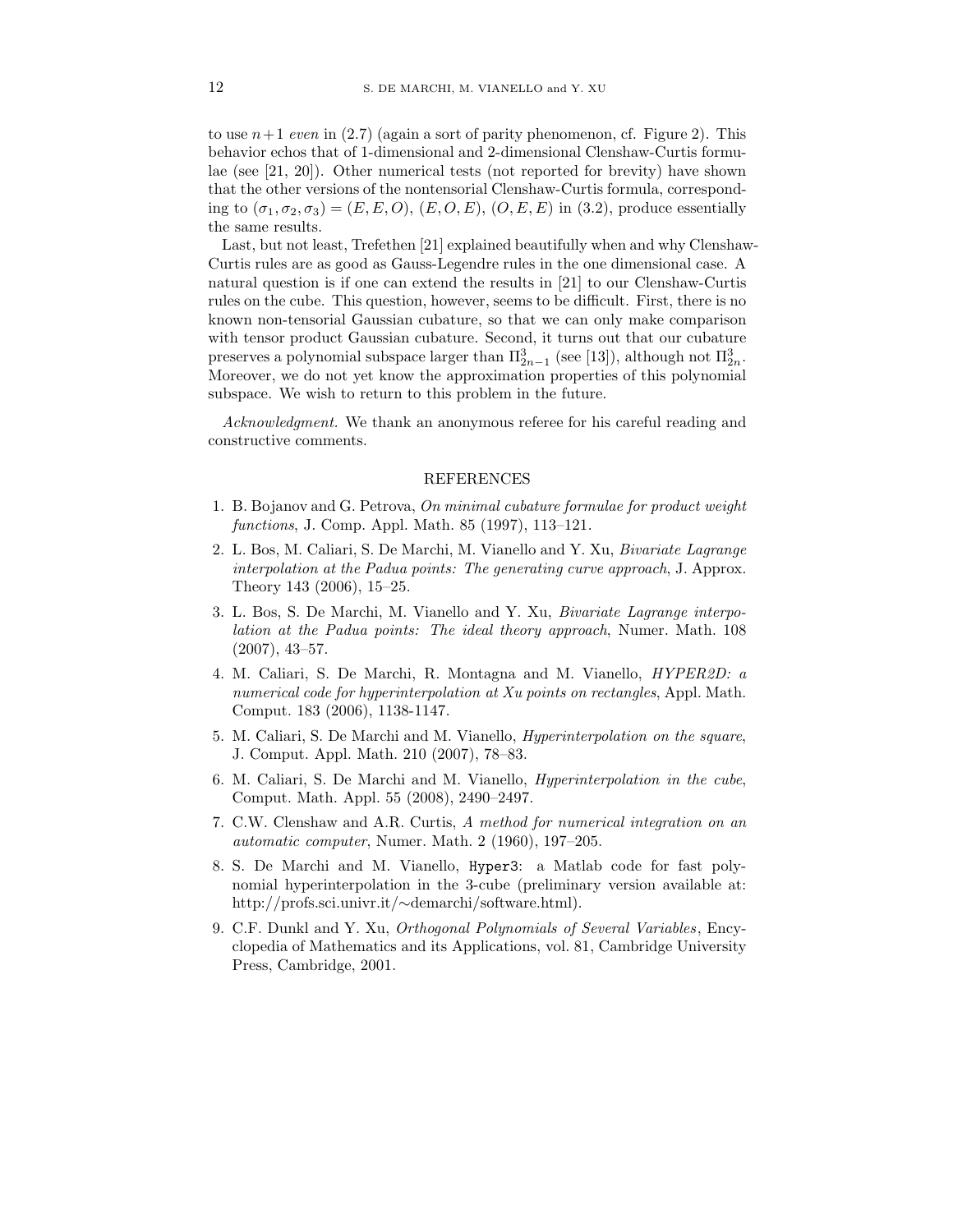- 10. W. Gautschi, Orthogonal Polynomials: Computation and Approximation, Numerical Mathematics and Scientific Computation, Oxford Science Publications, Oxford University Press, New York, 2004.
- 11. O. Hansen, K. Atkinson and D. Chien, On the norm of the hyperinterpolation operator on the unit disk and its use for the solution of the nonlinear Poisson equation, IMA J. Numer. Anal., published online 20 March 2008.
- 12. V.I. Krylov, Approximate Calculation of Integrals, The Macmillan Co., New York-London, 1962.
- 13. H. Li, J. Sun and Y. Xu, Cubature formula and interpolation on the cubic domain, Numer. Math.: Theory Method Appl., accepted for publication.
- 14. H.M. Möller, Kubaturformeln mit minimaler Knotenzahl, Numer. Math. 25 (1976), 185–200.
- 15. C.R. Morrow and T.N.L. Patterson, Construction of algebraic cubature rules using polynomial ideal theory, SIAM J. Numer. Anal. 15 (1978), 953–976.
- 16. W. Plésniak, Remarks on Jackson's theorem in  $\mathbb{R}^N$ , East J. Approx. 2 (1996), 301–308.
- 17. M. Reimer, Multivariate Polynomial Approximation, International Series of Numerical Mathematics, vol. 144, Birkhäuser, 2003.
- 18. I.H. Sloan, Interpolation and Hyperinterpolation over General Regions, J. Approx. Theory 83 (1995), 238–254.
- 19. I.H. Sloan and R. Womersley, Constructive polynomial approximation on the sphere, J. Approx. Theory 103 (2000), 91–118.
- 20. A. Sommariva, M. Vianello and R. Zanovello, Nontensorial Clenshaw-Curtis cubature, Numer. Algorithms 49 (2008), 409–427.
- 21. L.N. Trefethen, Is Gauss quadrature better than Clenshaw-Curtis?, SIAM Rev. 50 (2008), no. 1, 67–87.
- 22. J. Waldvögel, Fast construction of the Fejr and Clenshaw-Curtis quadrature rules, BIT 46 (2006), no. 1, 195–202.
- 23. G. von Winckel, flencurt.m Fast Clenshaw-Curtis Quadrature, available online at Matlab Central File Exchange: http://www.mathworks.com/matlabcentral/fileexchange.
- 24. Y. Xu, Lagrange interpolation on Chebyshev points of two variables, J. Approx. Theory 87 (1996), 220–238.
- 25. Y. Xu, Polynomial interpolation in several variables, cubature formulae, and ideals, Adv. Comput. Math. 12 (2000), 363–376.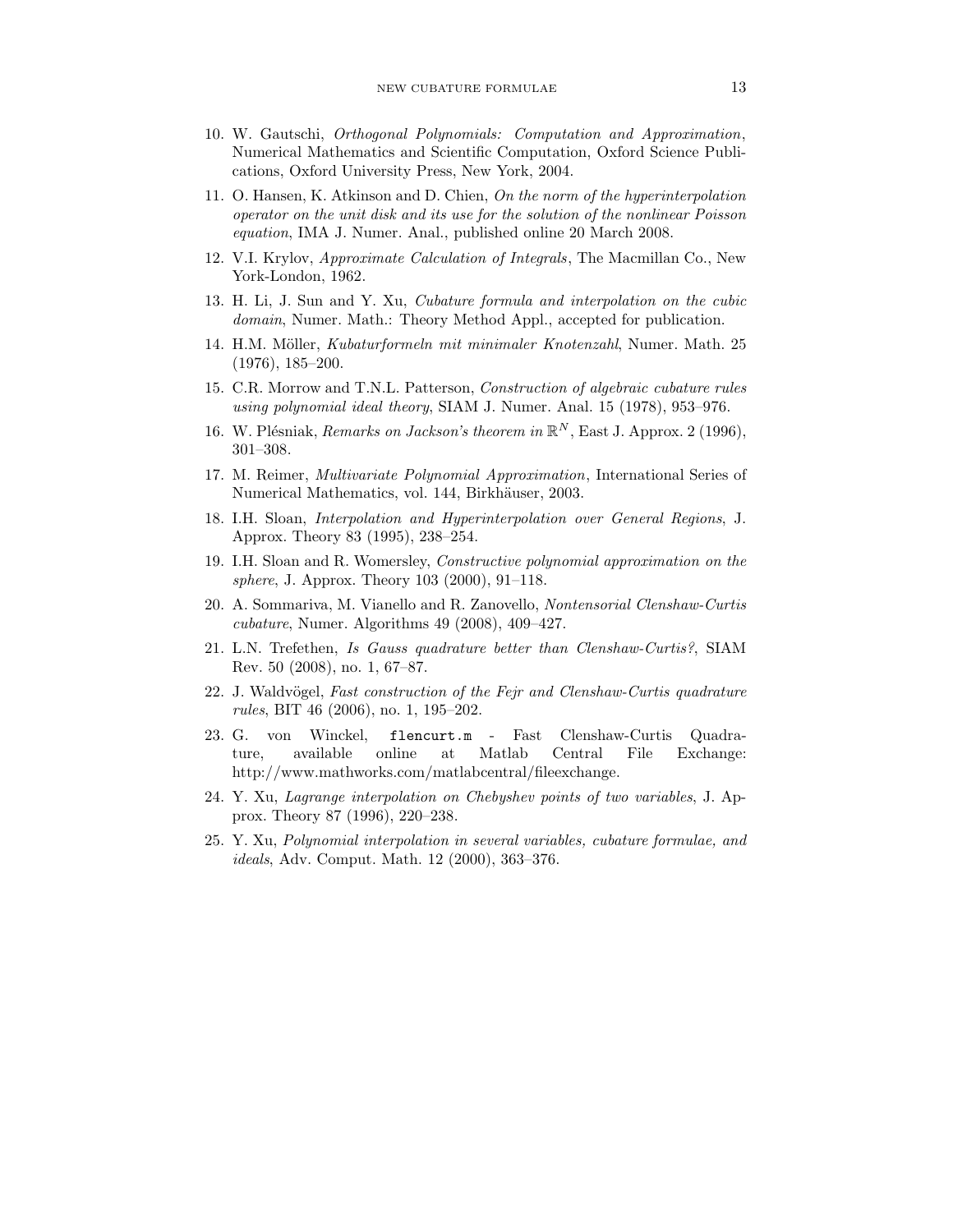

Figure 2.1: Relative cubature errors (Chebyshev weight function) versus the number of function evaluations for three test functions.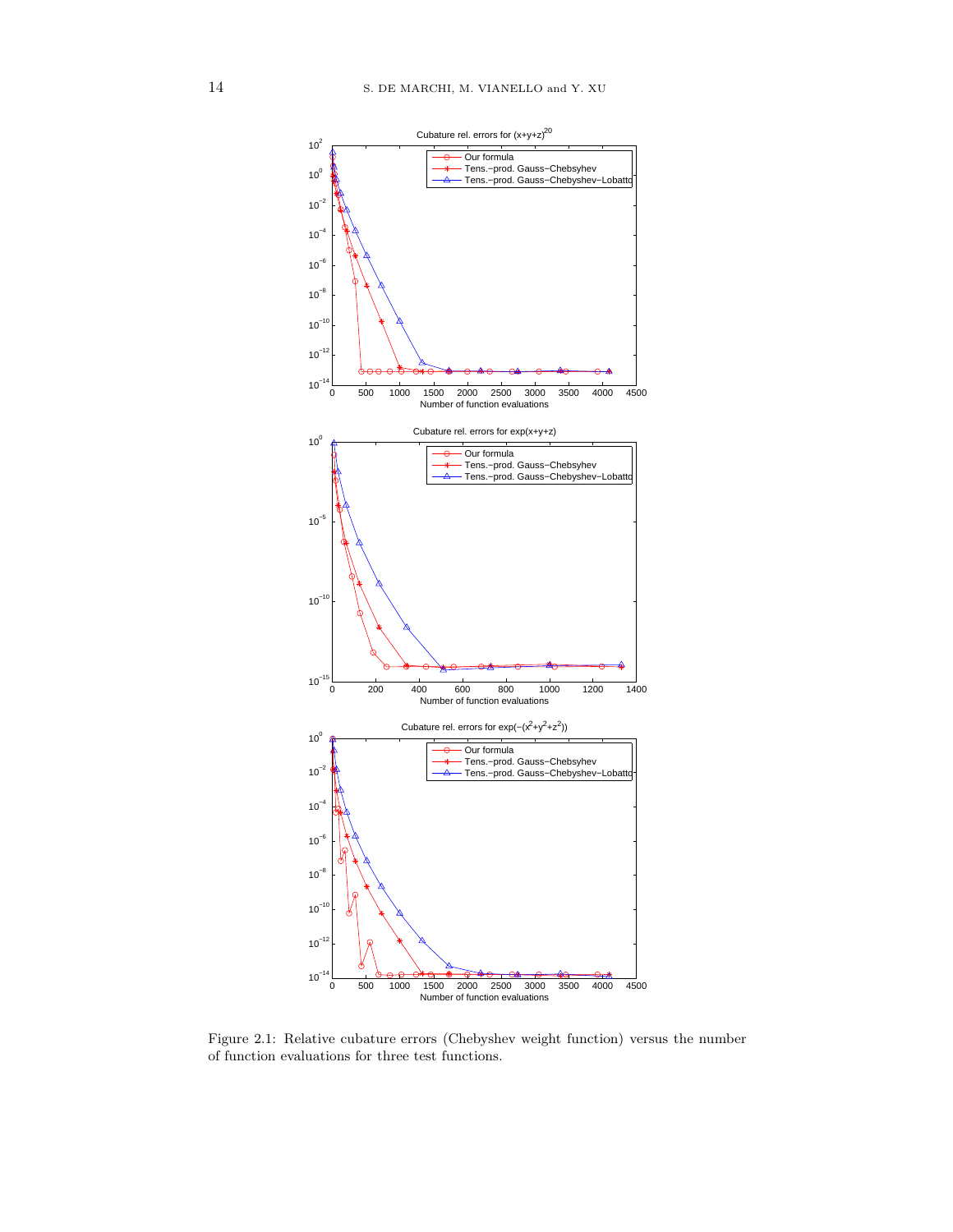

Figure 2.2: Relative cubature errors (Chebyshev weight function) versus the number of function evaluations for three test functions.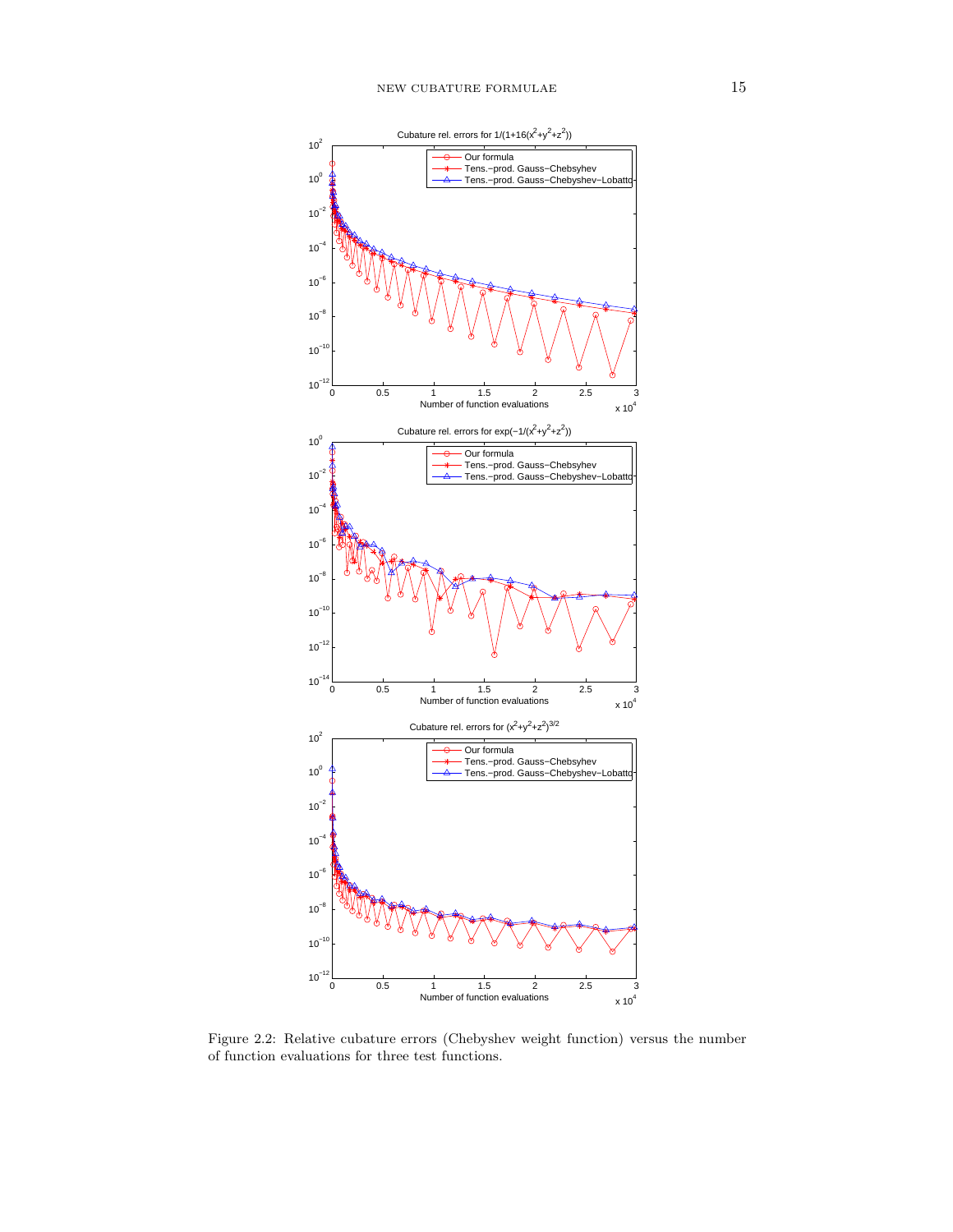

Figure 3.1: Hyperinterpolation relative errors versus the number of function evaluations for three entire test functions.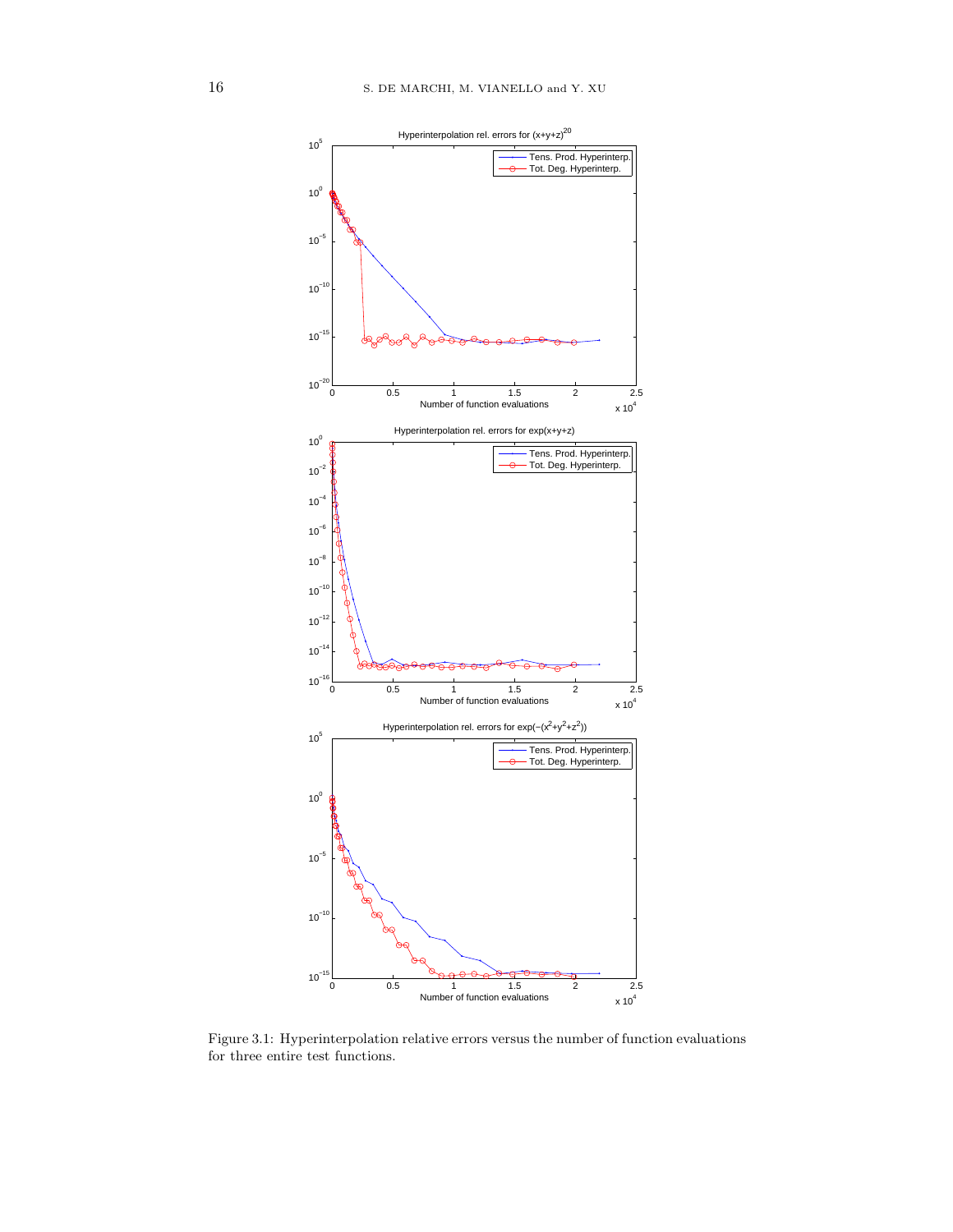

Figure 3.2: Hyperinterpolation relative errors versus the number of function evaluations for three nonentire test functions.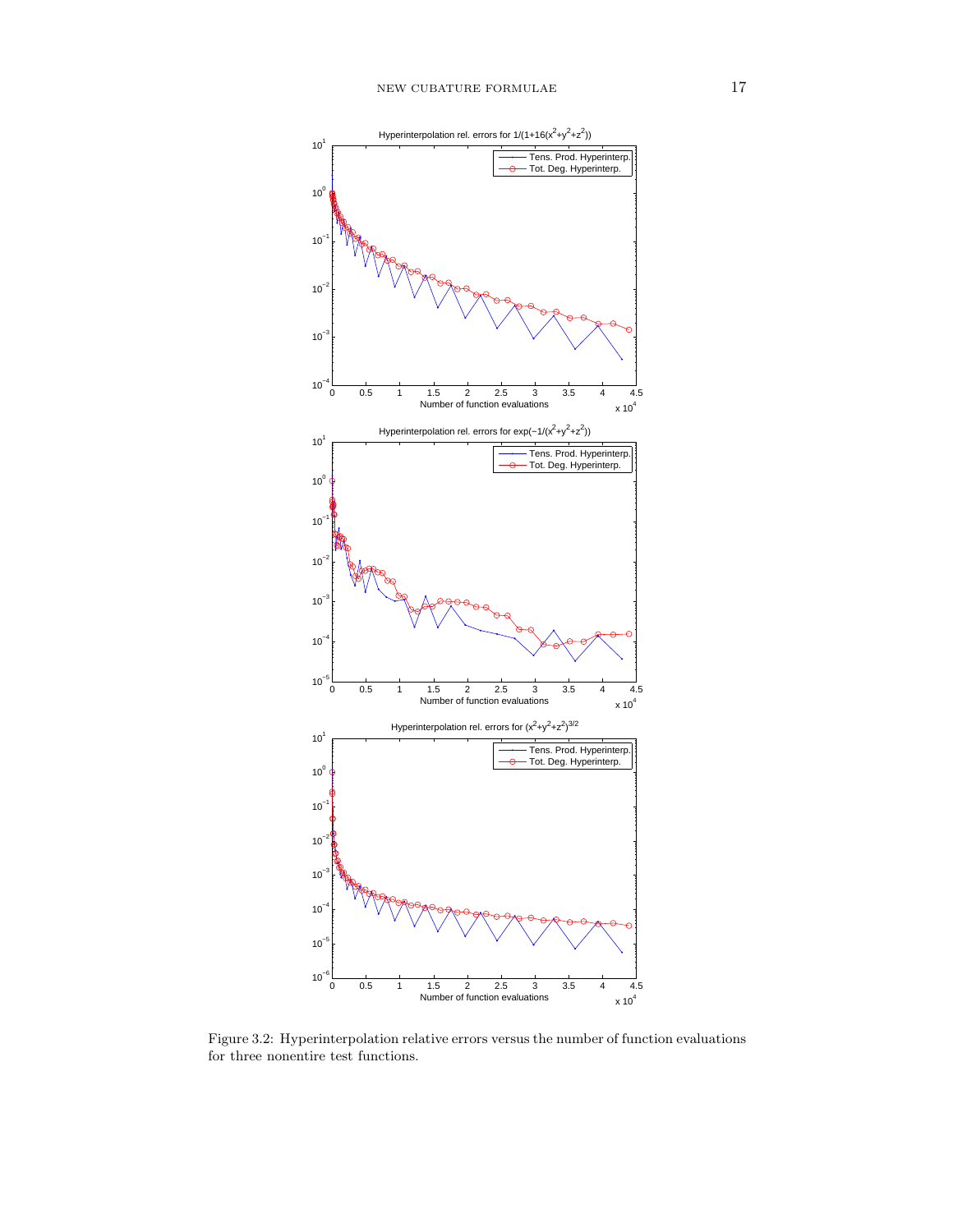

Figure 4.1: Relative cubature errors versus the number of cubature points for three test functions (nontensorial Clenshaw-Curtis-like formula).